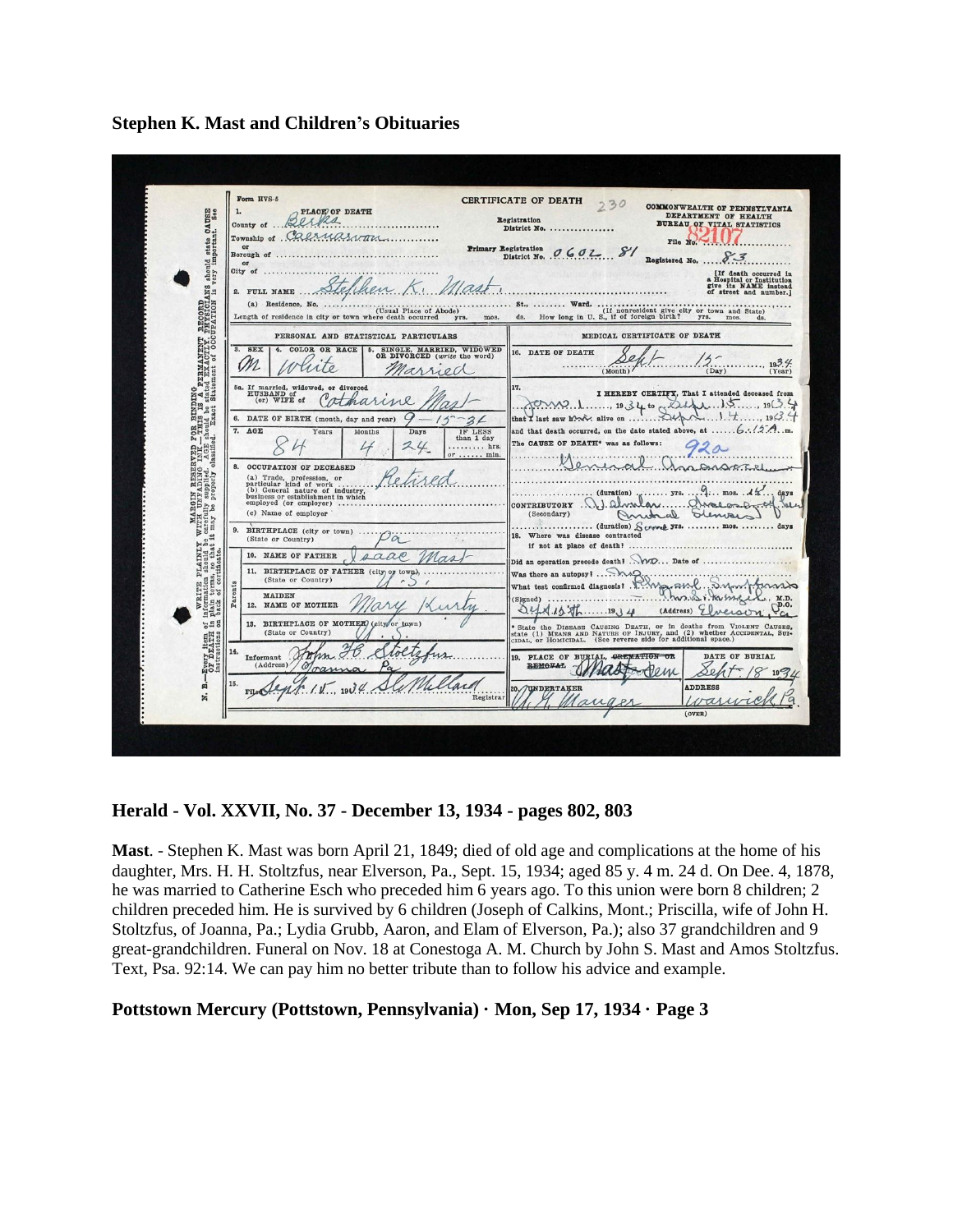## STEPHEN H. MAST

Stephen H. Mast, retired farmer and fruit-grower, died at  $6:15$ o'clock Saturday morning at the home of his son-in-law and daughter, Mr. and Mrs. Henry H. Stoltzfus, near Elverson. He was aged 85 years, 4 months and 9 days.

Mr. Mast was a member of the Amish church, near Morgantown. His wife, Priscilla, died in 1929.

There survive the following children; Joseph Mast, Calkins, Mont.; Priscilla, wife of John H. Stoltzfus; Lydia, wife of Oscar Grubb, and Elam, all of Elverson.

Mr. Mast was the last of his immediate family.

Funeral services will be conducted tomorrow morning at 9 o'clock at his late residence. Further services will be held at 10 o'clock in the Amish church near Morgantown. Burial will be made in the cemetery adjoining the church. Bishop John S. Mast and John Stoltzfus will officiate.

#### **Gospel Herald - Volume XLIII, Number 33 - August 15, 1950 ---- page 822.**

**Mast. --- Joseph E.,** son of Steven K. and Catherine (**Esch) Mast**, was born at Lancaster, Pa., May 22, 1875; passed away July 11, 1950; aged 75 y. 1 m. 19 d. He died at the home of his granddaughter (Mrs. Jeff Buller) near Creston, Mont., where he had made his home after the death of his wife. Dec. 22, 1903, he was united in marriage to Katherine **Birky**, who preceded him in death May 4, 1949. To this union were born 6 sons (Silas B., Creston, Mont; Jacob B., Bozeman, Mont.; Johnie B., deceased; Melvin B., also deceased; Paul B., Fort Hall, Idaho; Joseph B., Lame Deer, Mont.). Surviving are 4 sons, 9 grandchildren, one great-grandchild, 2 brothers (Aaron B., Morgantown, Pa.; Elam E., Elverson, Pa.), 3 sisters (Priscilla-Mrs. John Stoltzfus, Joanna, Pa.; Catherine-Mrs. Henry Stoltzfus, Elverson, Pa.; and Lydia-Mrs. Oscar Grubb, also of Elverson), and a large number of other relatives and friends. He united with the Mennonite Church in his youth and remained a faithful member until death. Having grown to manhood in Lancaster, Pa., he went to Kansas as a young man and was married there. In 1904 they started farming near Shickley, Nebr. In 1920 they moved to Beemer, Nebr., and in 1916 to Calkins, Mont. There he farmed until he moved to Creston, Mont., three years ago. He was active in church and Sunday-school work and loved singing. He was concerned about the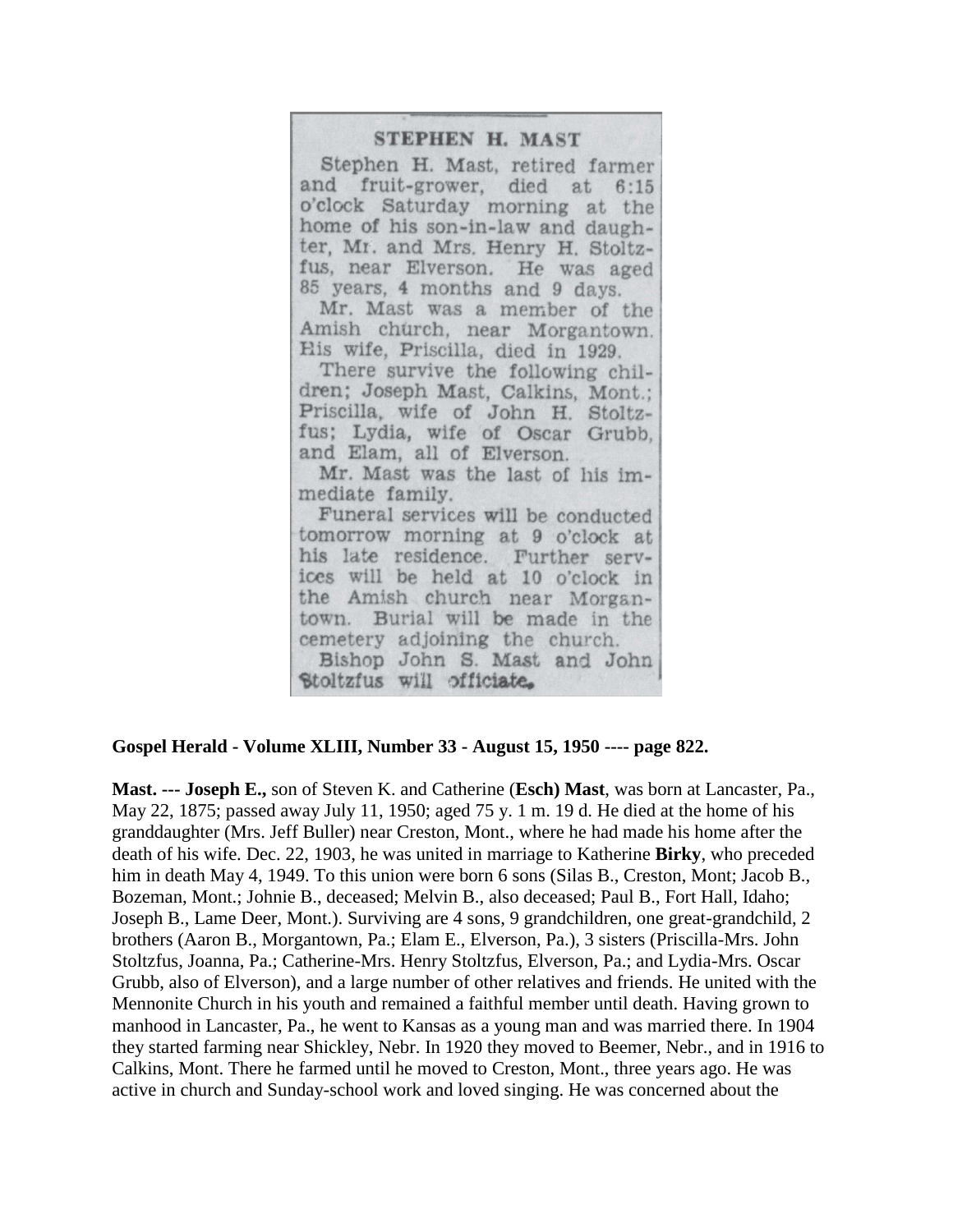spiritual welfare of his children, and was looking forward to his going home for quite some time. Text: Amos 4: 12. Funeral services were held at the Wagner Campell Funeral Home of Kalispell, Mont., in charge of D. D. Brenneman.

### **Gospel Herald - Volume XLII, Number 42 - October 18, 1949 - pages 1038, 1039**

**Mast. -- Catherine,** daughter of Jacob and Mary **Birky,** was born near Hopedale, Ill., Jan. 18, 1882; passed away in Kalispell, Mont., May 4, 1949; aged 67 y. 3 m. 16 d. Death followed a lengthy illness. She moved with her parents to Decatur Co., Kans., where she grew to womanhood and where, on Dec. 22, 1903, she was united in marriage to Joseph E. Mast. They made their home at Shickley, Nebr., until 1910, when they moved to Beemer, Nebr. In 1916 they moved with their family to White Sulphur Springs, Mont., and on May 6, 1947, to a farm near Creston, Mont. An infant son preceded her in death. Surviving are her husband, her mother, 5 sons (Silas, Creston, Mont.; Jacob, Bozeman, Mont.; Melvin, Cut Bank, Mont.; Paul, Glendive, Mont.; and Joseph, Lame Deer, Mont.), 9 grandchildren, one great-granddaughter, 4 brothers (Joseph N., Columbia Falls, Mont.; Eli N., Creston, Mont.; Menno and Benjamin, White Sulphur Springs, Mont.), 4 sisters (Amelia - Mrs. Abner Miller, Lincoln, Nebr.; Leah - Mrs. Jack Deeter, White Sulphur Springs; Emma - Mrs. J. G. Hochstetler, and Elizabeth - Mrs. Carl Kauffman, both of Creston), and many other relatives and friends. Early in life she united with the Mennonite Church, in which faith she passed away. Funeral services were held in the Wagner-Campbell Funeral Home in Kalispell, in charge of D. D. Brenneman.

## **GOSPEL HERALD - Volume LIX, Number 21 - May 31, 1966 - pages 490, 491**

**STOLTZFUS, Priscilla,** daughter of Stephen K. and Catherine (Esch) **Mast**, was born at Morgantown, Pa., Jan. 17, 1877; died at the home of her daughter, Mrs. Jacob E. Martin, Harrisonburg, Va., May 3, 1966; aged 89 y. 3 m. 16 d. On Dec. 20, 1900, she was married to John H. Stoltzfus, who died Dec. 25, 1955. Surviving are 7 children (Myra - Mrs. J.A. King, Martha - Mrs. Milford R. Hertzler, Ruth - Mrs. J.J. Hostetter, Walter M., Christian U., Esther - Mrs. Jacob E. Martin, Jr., and Amanda - Mrs. Joe D. Zehr), one sister (Mrs. Lydia Grubb), one brother (Elam), 17 grandchildren and 11 great-grandchildren. One daughter preceded her in death. She was a member of the Conestoga Church, where funeral services were held May 7, with Omar Kurtz and Ira A. Kurtz officiating.

# **Gospel Herald - Volume XLIX , Number 3 - January 17, 1956-page 71**

**Stoltzfus, John H.,** oldest son of Christian U. and Malinda (**Mast) Stoltzfus,** was born Aug. 21, 1875; passed away at his home near Morgantown, Pa., Dec. 24, 1955; aged 80 y. 4 m. 4 d. Five and a half years previous to his death, he was overtaken suddenly by a stroke which left him with but very few words with which to speak and communicate to others. Through these years of affliction, he was a real example of patience and submission, with no word of complaint, but always an expression of appreciation for whatever friends or the family would do for him. From his youth he was a member of the Conestoga A. M. Church. Throughout his life, he exemplified faithfulness to the church and an interest in its many avenues of service. He served as a Sunday-school teacher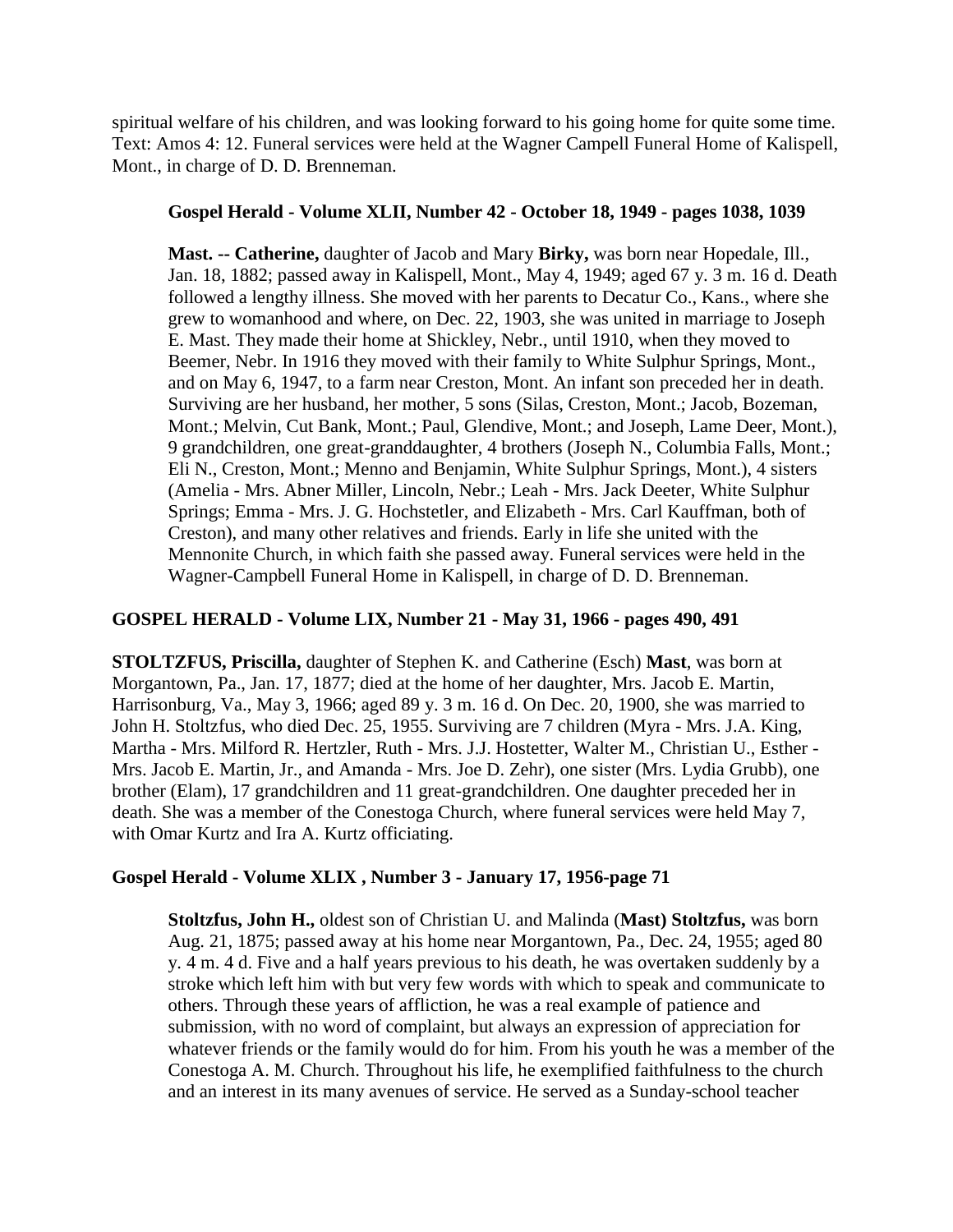through most of the year of his active life. On Dec. 20, 1900, he was married to Priscilla**Mast**, who survives him. Together, they lived 55 years of married life. There were 8 children (Myra-Mrs. Jonathan A. King, Joanna, Pa.; Martha-Mrs. Milford R. Hertzler, Morgantown, Pa.; Ruth-Mrs. Paul E. Stauffer, Harrisonburg, Va.; Walter, Morgantown, Pa.; Christian U., Joanna, Pa.; Esther-Mrs. Jacob E. Martin, Jr., Harrisonburg, Va.; and Amanda (Becky)-Mrs. Joe D. Zehr., Ligonier, Ind.; one daughter, Linda, preceded him in death in 1943). Surviving also are 15 grandchildren, and one great-grandchild; one sister (Lydia) and one brother (Stephen H.), both of Joanna, Pa. Funeral services were conducted at the Conestoga A. M. Church by Ira A. Kurtz and Christian J. Kurtz. Noah G. Good delivered the funeral sermon. Interment was made in the Conestoga Cemetery.

## **Gospel Herald - Volume LVIII, Number 31 - August 10, 1965 page 706**

**Mast, Aaron E.,** son of Stephen and Catherine (Esch) Mast, was born in Lancaster Co., Pa., Dec. 17, 1878; died at Narvon, Pa., June 24, 1965; aged 86 y. 6 m. 7 d. On Dec. 29, 1903, he was married to Katie K. Petersheim, who preceded him in death Aug. 31, 1964. Surviving are 6 daughters (Mary - Mrs. David Beiler, Alice - Mrs. Irvin Beiler, Priscilla - Mrs. George Mowery, Verna - Mrs. Roy Glick, Barbara - Mrs. Ralph Hertzler, and Hilda - Mrs. Mahlon Stoltzfus), 2 sons (Raymond P. and John P.), one brother (Elam), and 2 sisters (Mrs. Priscilla Stoltzfus and Lydia Grubb). He was a member of the Conestoga Church, where funeral services were held June 27, in charge of Ira Kurtz, Christ Kurtz, and Harvey Z. Stoltzfus; interment in Pine Grove Cemetery.

#### **GOSPEL HERALD - Volume LVII, Number 40 - October 13, 1964 - pp 902, 903**

**Mast, Kathryn K**., daughter of John and Elizabeth (King) **Petersheim**, was born in Lancaster Co., Pa., July 9, 1883; died at Elverson, Pa., Aug. 31, 1964; aged 81 y. 1 m. 22 d. On Dec. 29, 1903, she was married to Aaron E. **Mast**, who survives. Also surviving are 8 children (Mary-Mrs. D. S. Beiler, Raymond, Alice-Mrs. Irvin Beiler, Priscilla-Mrs. George Mowery, Verna-Mrs. Roy Glick, John, Barbara-Mrs. Ralph Hertzler, and Hilda-Mrs. Mahlon Stoltzfus). One son preceded her in death. She was a member of the Conestoga Church, where funeral services were held Sept. 3, in charge of David Yoder, Harvey Stoltzfus, and C. J. Kurtz; interment in Pine Grove Cemetery.

#### **Gospel Herald - Volume LVI, Number 14 - April 9, 1963 309, 310.**

**Stoltzfus, Katie M.**, daughter of Stephen K. and Catherine (Esch) **Mast**, was born in Caernarvon Twp. Pa., July 18, 1880; died at Lan-caster, Pa., March 16, 1963, of a heart attack while she was piecing a quilt to be sold at a relief sale; aged 82 y. 7 m. 26 d. She was married to Henry H. Stoltzfus, who died Aug. 9, 1957. One son also preceded her in death. Surviving are 2 sons and one daughter (Calvin, John, and Della-Mrs. William Manatti), 8 grandchildren, 5 greatgrandchildren, 2 sisters and 2 brothers (Mrs. Priscilla Stoltzfus, Mrs. Lydia Grubb), Aaron, and Elam). Since the death of her husband she was living with her son John, Lancaster, Pa. She was a member of the Conestoga Church, where funeral serv-ices were held March 19, in charge of Ira Kurtz.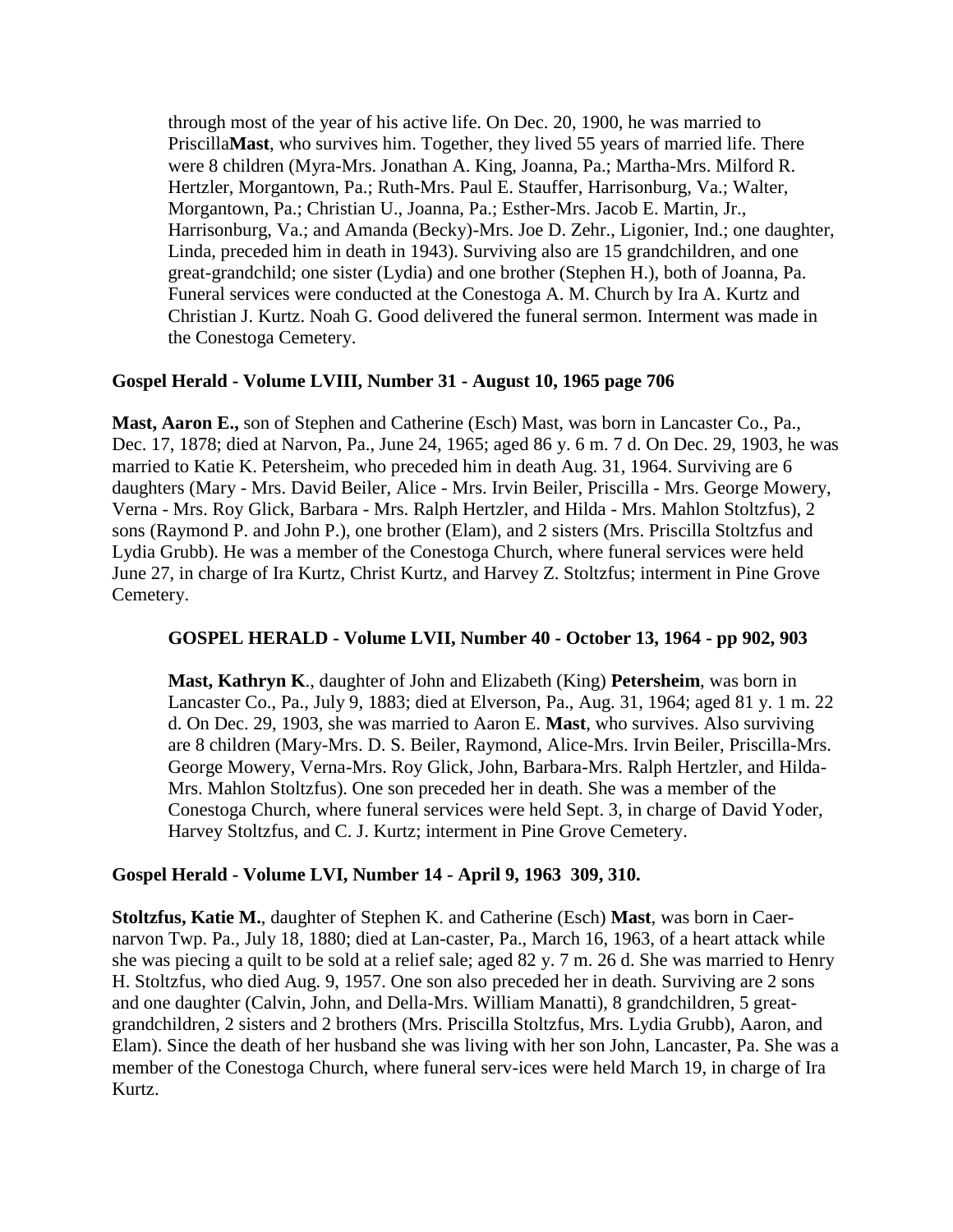## **Gospel Herald - Volume VI, Number 3 - April 17, 1913** - page 47

**Mast**.-Bro. Jacob E. Mast was born in Laucaster Co., Pa., Sept. 20, 1883; died at his residence in Elverson, Pa., April 2, 1913; aged 29 y. 6 m. 12 d. He was married to Sister Barbara Kurtz, Dec. 5, 1911. The deceased had become stricken with consumption in the beginning of his matrimonial life. The first six months indicated a rapid decline in health. He was taken to the Grand View Sanitarium at Wernersville, Pa., where he remained about five weeks, receiving all the latest treatment for the dreaded disase, but a cure was unavailable. Yet his physical condition became much better. He finally longed to return to his own home, where he spent his last days in pitiable suffering and died on the date beginning his housekeeping one year ago. He bore his afflictions with great patience and always exclaimed that the period of his suffering does not seem long and weary. He united with the A. M. Church in his sixteenth year and has left true evidence of meeting his Savior. He leaves a sorrowful wife, parents, 3 brothers and 3 sisters to mourn his early departure. Funeral services by Gideon Stoltzfus and John S. Mast. Text, II Cor. 4:17.

## **Gospel Herald - Volume VI, Number 18 - July 31, 1913** - page 287

**Mast**.--Barbara M., daughter of Abraham (deceased) and Susan Kurtz, was born May 29, 1890; died June 6, 1913; aged 23 y. 1 m. 7 d. On Dec. 5, 1911, she was married to Jacob R. Mast, who died April 1, 1913. She leaves a sorrowing mother, 1 brother and 2 sisters. The history of this short-lived family is marked with much sickness. We learn that the fellowship of God will not keep us from troublesome roads, nor is the Lord's promise an assurance of ease, but it is a covenant of unbroken friendship. Funeral was held at the Conestoga A. M. Church on July 7, conducted by Bro. J. W. Weaver and Gideon Stoltzfus. Interment in Pine Grove Cemetery.

Lydia Grubb